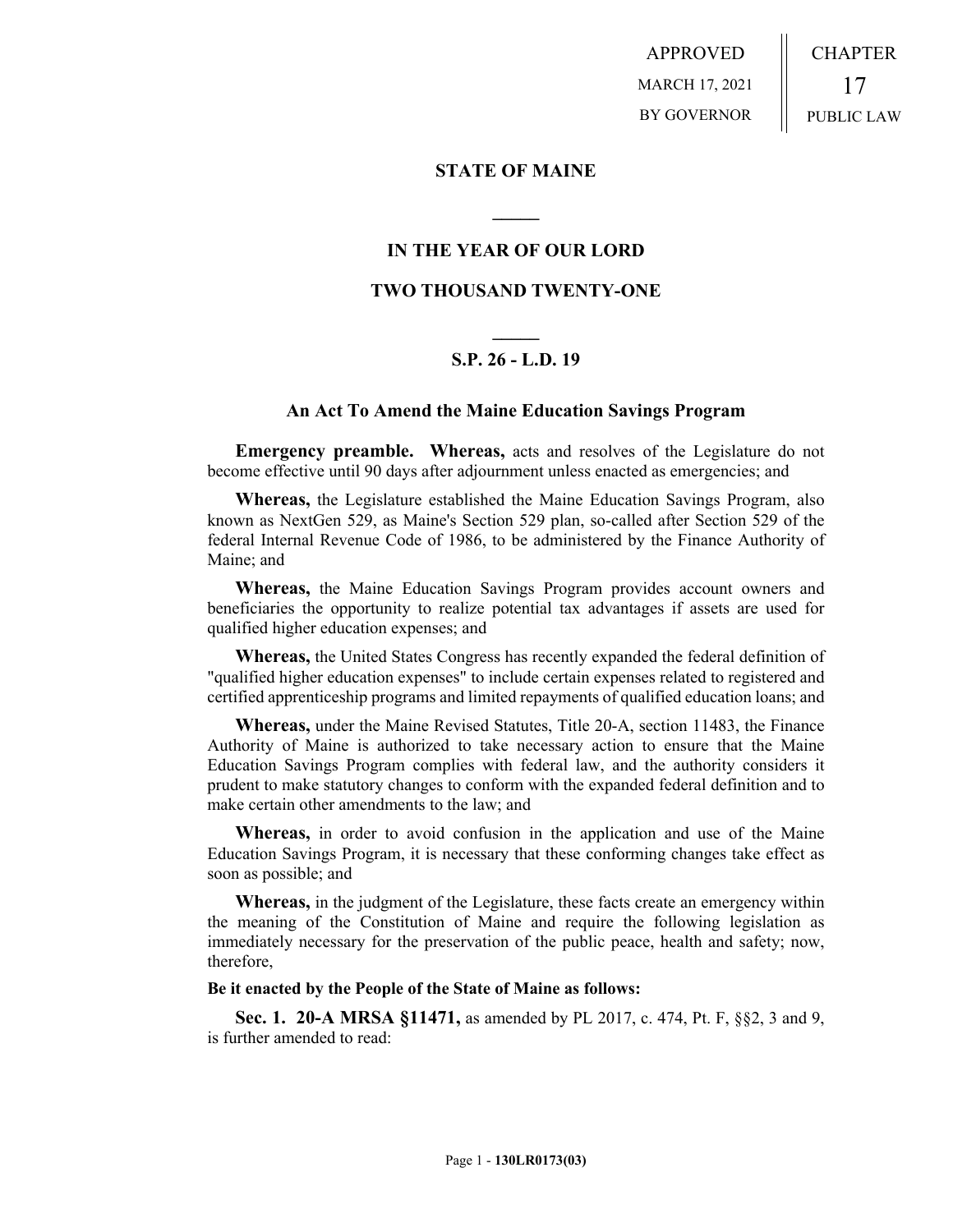#### **§11471. Definitions**

As used in this chapter, unless the context otherwise indicates, the following terms have the following meanings.

**1. Advisory committee.** "Advisory committee" means the Advisory Committee on Education Savings established in this chapter.

**2. Authority.** "Authority" means the Finance Authority of Maine, which serves as administrator of the Maine Education Savings Program.

**3. Beneficiary.** "Beneficiary" means any person designated by a participation agreement to benefit from payments for higher education expenses at an institution of higher education.

**4. Benefits.** "Benefits" means the payment of higher education expenses on behalf of a beneficiary by the Maine Education Savings Program during the beneficiary's attendance at an institution of higher education.

**5. Board.** "Board" means the board of directors of the Finance Authority of Maine.

**6. Contributions.** "Contributions" means amounts deposited by a participant to an account within the program fund.

**7. Higher education expenses.** "Higher education expenses" means the certified expenses for attendance at an institution of higher education as those expenses are defined by rule of the authority consistent with applicable provisions of the federal Internal Revenue Code of 1986 and its regulations addressing qualified state tuition programs. Beginning January 1, 2018, "higher education expenses" has the same meaning as "qualified higher education expenses" as defined in Section 529 of the federal Internal Revenue Code of 1986 and amendments to that Code and its regulations addressing qualified state tuition programs.

**8. Institution of higher education.** "Institution of higher education" means an institution of higher education that meets the requirements established by rule of the authority consistent with applicable provisions of the federal Internal Revenue Code of 1986 and its regulations addressing qualified state tuition programs.

**9. Participant.** "Participant" means any person who has entered into a participation agreement pursuant to this chapter.

**10. Participation agreement.** "Participation agreement" means an agreement between a participant and the authority providing for the establishment by the participant of one or more accounts within the program fund and for the administration of those accounts for the benefit of the participant and of one or more beneficiaries.

**11. Program earnings.** "Program earnings" means all interest, dividends, premiums, fees, profits upon disposition of assets and other revenue actually received by or on behalf of the program with respect to any assets held within the program fund to which that asset may be credited, less all administrative costs of the program and the program fund, as periodically determined by the authority.

**12. Tuition.** "Tuition" means the charges imposed to attend an institution of higher education and required as a condition of enrollment.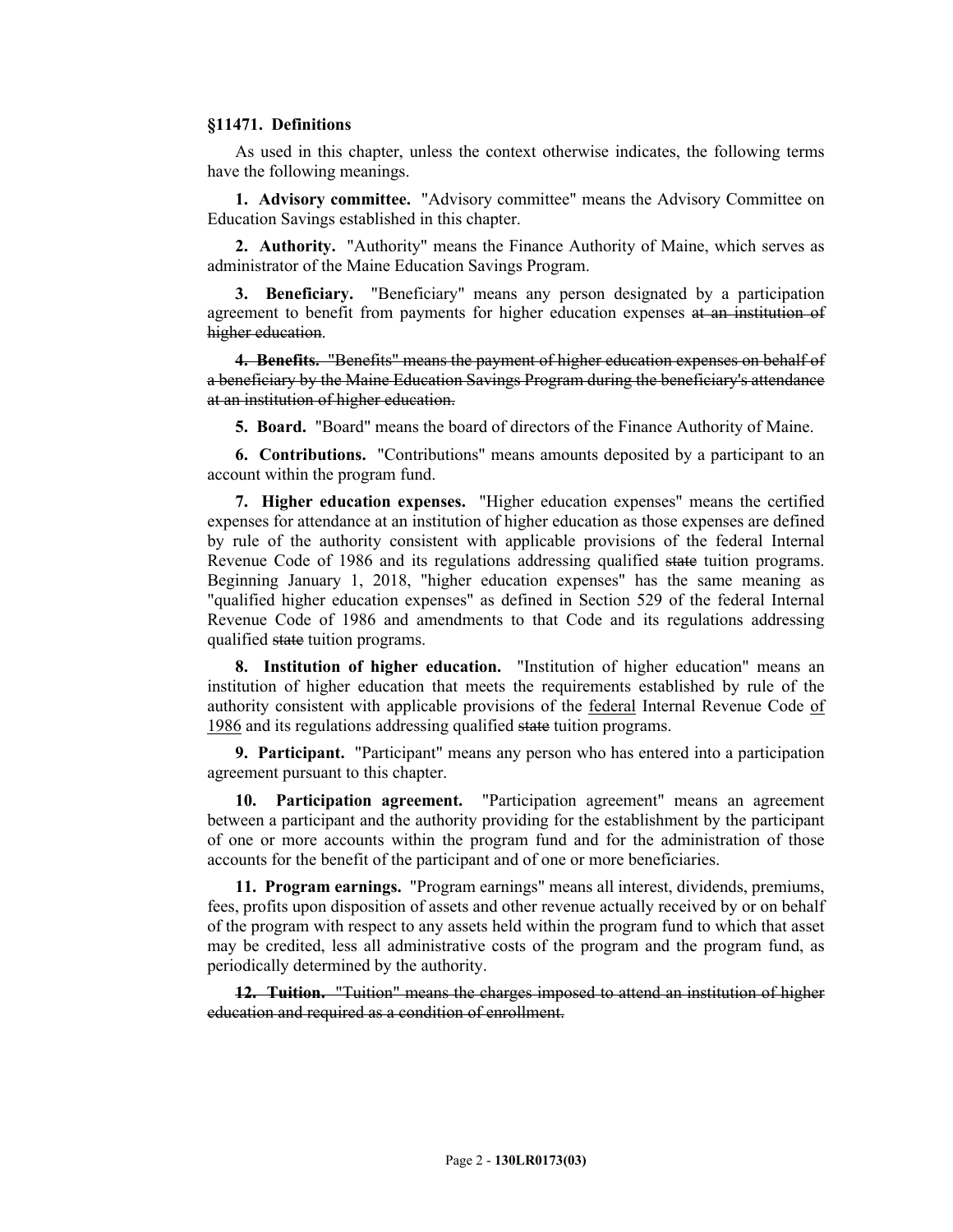**Sec. 2. 20-A MRSA §11472,** as amended by PL 2017, c. 474, Pt. F, §4, is further amended to read:

#### **§11472. Maine Education Savings Program**

The Maine Education Savings Program, referred to in this chapter as the "program," is established to encourage the investment of funds to be used for higher education expenses at institutions of higher education and, beginning January 1, 2018, and as long as permitted by provisions of Section 529 of the federal Internal Revenue Code of 1986, expenses for tuition in connection with enrollment or attendance at an elementary or secondary public, private or religious school. The authority shall administer the program and act as administrator of the program fund.

**Sec. 3. 20-A MRSA §11474, sub-§2,** as amended by PL 2011, c. 150, §3 and affected by §9, is further amended to read:

**2. Invest funds.** With the advice of the advisory committee, invest and reinvest, or cause to be invested and reinvested, money in the program fund in any investments determined by the authority to be appropriate, notwithstanding any general statutory limitations on investments of public funds specifically determined to be inapplicable to the program fund. The authority must may invest, or cause to be invested, money from the program fund in financial institutions located in the State to the extent determined reasonable by the authority;

**Sec. 4. 20-A MRSA §11475, sub-§11,** as enacted by PL 1997, c. 732, §4, is amended to read:

**11. No guaranty of admission.** The execution of a participation agreement by the authority does not guarantee in any way that higher education expenses will be equal to projections and estimates provided by the authority or that the beneficiary named in any participation agreement will:

A. Be admitted to an any elementary or secondary school, apprenticeship program or institution of higher education;

B. Be allowed to continue attendance at the any elementary or secondary school, apprenticeship program or institution of higher education following admission; or

C. Graduate from the any elementary or secondary school, apprenticeship program or institution of higher education.

**Sec. 5. 20-A MRSA §11476,** as amended by PL 2011, c. 150, §4 and affected by §9, is further amended to read:

#### **§11476. Investment options and parameters**

The authority, with the advice of the advisory committee, may provide investment options for a participant within the program fund to the extent permitted by federal Internal Revenue Code of 1986 provisions addressing qualified state tuition programs. The authority, with the advice of the advisory committee, shall invest, or cause to be invested, the amounts on deposit in the program fund in a reasonable manner to achieve the objectives of each fund, exercising the discretion and care of a prudent person in similar circumstances with similar objectives. A participant or designated beneficiary may not direct the investment of any amounts on deposit in the program fund, except to the extent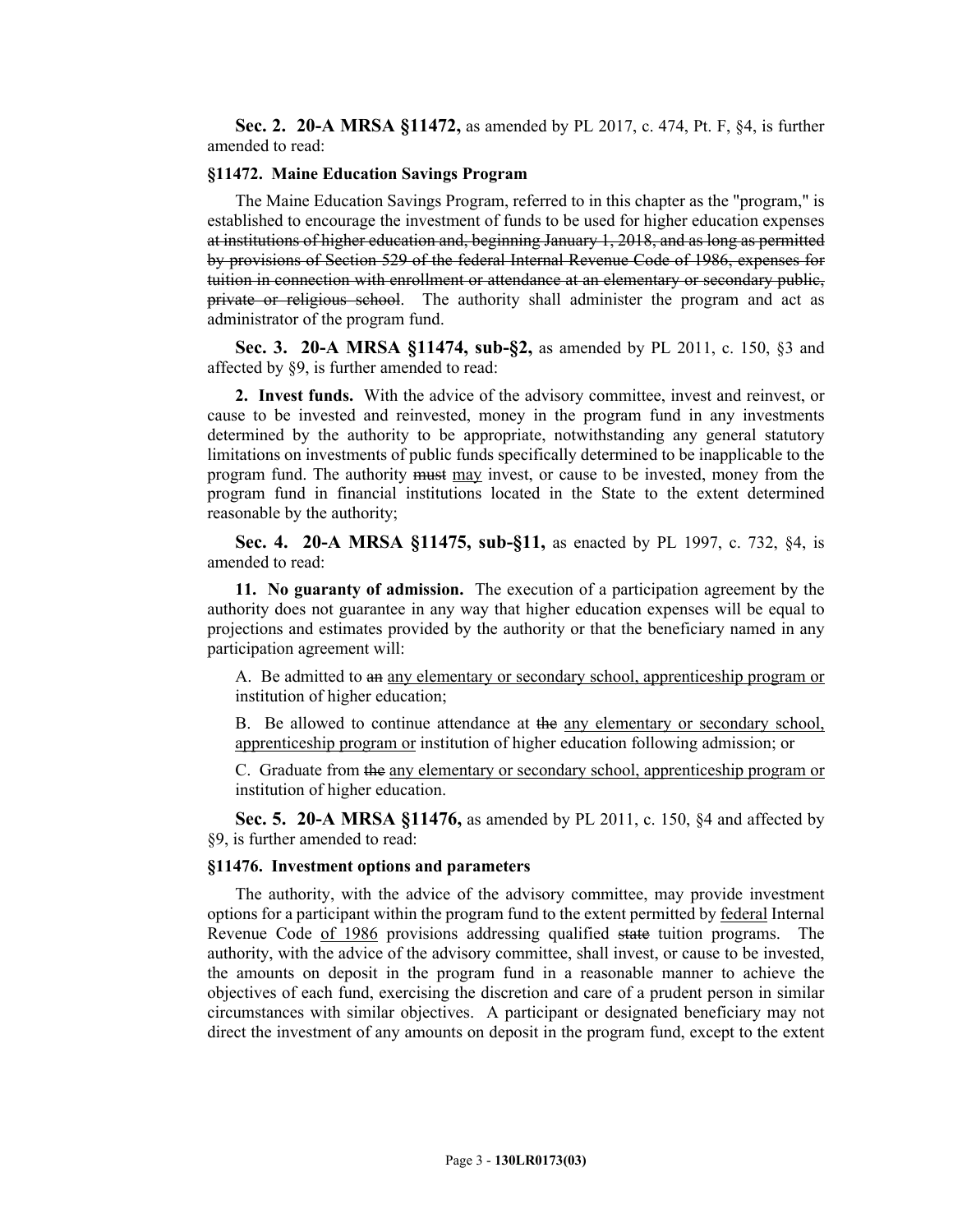allowed pursuant to provisions of the federal Internal Revenue Code of 1986 addressing qualified state tuition programs. The authority shall give due consideration to rate of return, term or maturity, diversification and liquidity of investments within the program fund or any account in the program fund pertaining to the projected disbursements and expenditures from the program fund and the expected payments, deposits, contributions and gifts to be received.

**Sec. 6. 20-A MRSA §11478, sub-§1,** as enacted by PL 1997, c. 732, §4, is amended to read:

**1. Participant retains ownership.** The participant retains ownership of all contributions and all program earnings credited to a participant's account under a participation agreement up to the date of utilization for payment of higher education expenses for the beneficiary and, notwithstanding any other provision of law, an amount credited to any account is not susceptible to levy, execution, judgment or other operation of law, garnishment or other judicial enforcement and the amount is not an asset or property of either the participant or the beneficiary for purposes of any state insolvency laws. Notwithstanding this subsection, an amount credited to the participant's account may not be included in any gross estate of the participant for purposes of state tax law, except to the extent that the amount may be includable in any gross estate for purposes of federal tax law.

**Sec. 7. 20-A MRSA §11479,** as amended by PL 2017, c. 474, Pt. F, §6, is further amended to read:

## **§11479. Tax exemption**

The assets of the program fund, all program earnings and any income from operations are exempt from all taxation by the State or any of its political subdivisions. A deposit to any account, transfer of that account to a successor participant, designation of a successor beneficiary of that account, credit of program earnings to that account or qualified distribution from that account used for the purpose of paying higher education expenses of the designated beneficiary of that account pursuant to this chapter, as long as that distribution does not exceed the limits established in Section 529 of the federal Internal Revenue Code of 1986, as amended, or rollover distributions permitted under Section 529 of the federal Internal Revenue Code of 1986, as amended, does not subject that participant, the estate of that participant or any beneficiary to any state income or estate tax liability. In the event of cancellation or termination of a participation agreement and distribution of funds to a participant, the increase in value over the amount deposited in the program fund by that participant may be taxable to that participant in the year distributed.

**Sec. 8. 20-A MRSA §11483,** as enacted by PL 1997, c. 732, §4, is amended to read:

#### **§11483. Compliance with federal law**

The authority may take any action necessary to ensure that the program complies with the federal Internal Revenue Code of 1986, Section 529, as amended, and any successor provisions and other applicable laws, rules and regulations adopted pursuant to that provision to the extent necessary for the program fund to constitute a qualified state tuition program with the benefits of eligibility under provisions of the federal Internal Revenue Code of 1986 addressing qualified state tuition programs.

**Sec. 9. 20-A MRSA §11485,** as enacted by PL 1997, c. 732, §4, is amended to read: